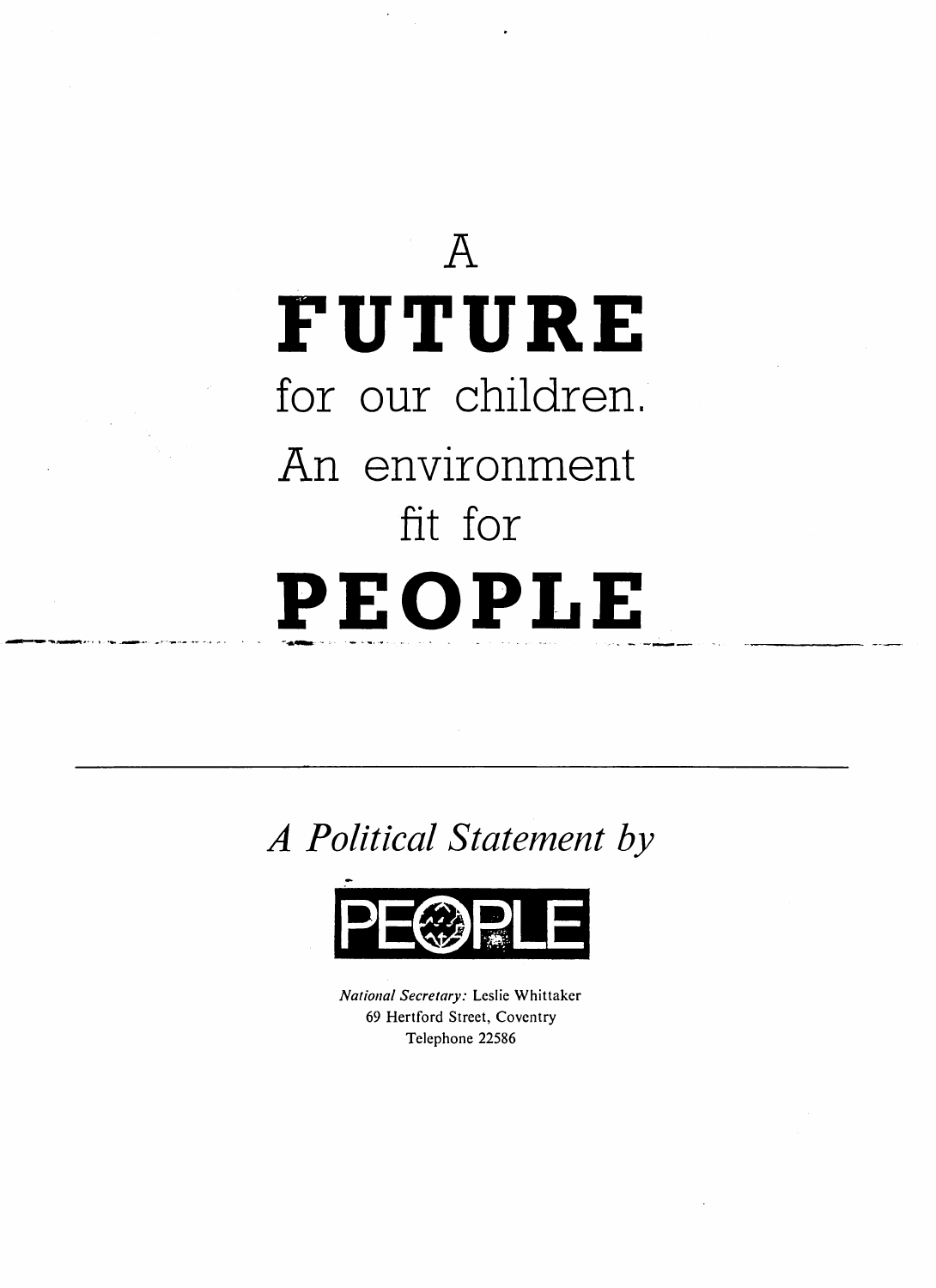What is this election about? Does anyone really know? Have either of the major parties worked out a constructive long-<br>term policy? Have either of them told us where we are going, what sort of society they are creating for us? The answer is unfortunately no. They are simply<br>criticising each other over their respective handling of such secondary issues as the miners' strike or Britain's entry into the Common Market. Both parties intend to go on muddling through on <sup>a</sup> day-to-day basis dealing with each prob lem as it occurs, in that way which is most politically expedient, accommoda ting each new trend, however socially disruptive it might be, rather than making any attempt to reverse it.

All this was possible while Britain was rich and powerful and when political blunders could only lead to problems on <sup>a</sup> limited scale. This is no longer so. Britain is poor, nearly bankrupt and its social fabric has been insidiously under mined by 150 years of industrialisation. In addition, political and economic activity will soon be carried out on such <sup>a</sup> mammoth scale that <sup>a</sup> single wrong decision on the par<sup>t</sup> of <sup>a</sup> governmen<sup>t</sup> could have global repercussions, cause areas the size of Britain to become uninhabitable and lead to the deaths of tens of millions of people.

In these unprecedented conditions it is essential that we have the courage to do something we have never done before; that is face reality however unpleasant it might be. We must also be determined to elect to power people who are not the ordinary run-of-the-mill politicians, people who can think beyond political expediency, who do not try to win votes by promising all sorts of petty benefits<br>which they are not in a position to provide, save perhaps at an intolerable social and ecological cost, and who can<br>move our society along that course most likely to provide our children with a tolerable future—clearly <sup>a</sup> very different course from that to which we are committed today.

Consider the problems our politicians are concerned with today: the balance of payments, the value of the pound, indus trial productivity, the level of exports. It is assumed without question that these are the important issues; but on what grounds? We are told that these are basic economic priorities. But even if this were so, why should economic considerations be paramount?

The object of economics after all is to ensure the optimum distribution of re sources within <sup>a</sup> society, not torture it out of shape so that it may absorb the resources which economists have arbi trarily decreed its inhabitants should consume. Economics, it should be evident to everyone, excep<sup>t</sup> perhaps to econom ists, should be subordinated to social requirements, not the other way around.

At this point one might ask where is economic growth actually taking us. Is it really creating <sup>a</sup> better world? Techno logists, inebriated with their apparen<sup>t</sup> conques<sup>t</sup> of nature, never tire of describing the technological paradise they are creating for us. But is it really <sup>a</sup> paradise? Are we sure that we want such <sup>a</sup> world?

Do we really long to live in skyscrapers half <sup>a</sup> mile high in cities of <sup>a</sup> hundred million people? Do we pine for <sup>a</sup> man-made cement and plastic world in which the brash artefacts of mass society have been effectively substituted for the varied and subtle works of nature, in which everything which does not directly contribute to man's immediate material comforts will have been systematically eliminated—a world in which wc are to be pampered from birth to death by an all pervasive state welfare system which deprives us of all initiative, all responsi bility, all risk?

Do we really regard such things as supersonic transports, individual flying kits, radar devices that plug directly into our brains, cyborgs, or man-machine hybrids and the remaining paraphernalia of <sup>a</sup> futuristic space-aged society as anything more than the puerile gimmicry of what were once avant-garde comic strips?

Man has undoubtedly suffered from many things during his tenancy of this planet—but never from not possessing <sup>a</sup> wrist-watch television set or <sup>a</sup> radar device plugged into his brain, no more than our society at presen<sup>t</sup> suffers from not possessing <sup>a</sup> third airport, <sup>a</sup> channel tunnel nor <sup>a</sup> fleet of Concordes. These may well be very ingenious things. But they are irrelevant. They solve no human problems and can play no par<sup>t</sup> in <sup>a</sup> strategy of survival.

Besides $\lambda$  it is essential that we realise the cost of achieving this technological nightmare. To ge<sup>t</sup> the massive supplies of oil at the right prices to keep our industry expanding, vve shall have to undertake <sup>a</sup> massive ciash progtamme of oil production in our coastal waters.

We shall be forced to disregard its inevitable repercussions on coastal com munities and on the environment. The North Sea is already very seriously polluted, and even if it were shown beyond any shadow of <sup>a</sup> doubt that these activities would transform it into <sup>a</sup> life less waste, even if it were clearly demon strated that the villages and towns on the Scottish and Cornish coasts would be transformed into <sup>a</sup> stretch of squalid urban slums, we would have to persist undaunted in our designs, totally dis regarding such minor considerations.

It would mean continually finding new ways of disposing of the ever greater quantities of some 500,000 different pollutants which the atmosphere, our rivers and the surrounding seas arc ever less capable of absorbing. Every hole in the ground, and every disused mine shaft would eventually be filled with dangerous poisons which would almost certainly end up by contaminating our precious ground water supplies. It would mean building countless more office blocks, factories, airports, housing estates, covering ever more essential agricultural land with cement, further mutiliating what remains of our landscape with more pylons, more rubbish dumps, more motor-ways. It would mean damming up more estuaries and flooding more valleys to satisfy industry's limitless water requirements. It would mean converting our already devastated cities into vast industrial wastelands in which crime, delinquency, violence, vandalism, drug addiction and general squalor would rapidly achieve the levels that already render urban life in the USA so totally intolerable. Even if we make these terrible sacrifices we shall only assure at best <sup>a</sup> further decade or two of economic growth. This clearly cannot be sustained indefinitely in <sup>a</sup> world of finite resources with a finite capacity to absorb human and industrial wastes. By the 1990s the impact of our activities on the natural environment will have become intolerable. At this point our industrial society must inevitably collapse, and the more we commit ourselves to economic growth the more dramatic will be the consequences of this collapse. The only course open to us if we wish to avoid<br>human misery on an unprecedented scale is to reduce the impact of our

activities on our natural environment, redesign our economy so that it con sumes less resources (which in any case shall not be available to it), generates less pollution and has a less disruptive effective on social systems.

But if we modify our economy in this way, how can we combat poverty, un employment, homelessness, and all the other problems whose solution requires massive expenditures on scientific re search, technological development and industrial growth? But are we sure that these problems can really be solved in this way? Immense sums of money have already been spen<sup>t</sup> throughout the world towards these ends. But what has been the result? Everywhere these problems are getting worse. Are we sure that we really understand them, that we have not<br>interpreted them in that way which makes them appear amenable to a technological solution, simply because this is the only one our society has to offer, while we refuse to adopt that life-style which would provide their only real solution?

Poverty. Practically every country in the world has committed itself to economic growth, and the elimination of poverty is in every case the principal justification for it, and yet poverty is<br>everywhere on the increase. Even in the USA, the richest country in the world. 21 million people are still officially classified as poor. Yet America's 'stan dard of living' is about two and <sup>a</sup> half times our own. This means that with <sup>a</sup> 3 per cent annual growth in GNP, which we would be hard pu<sup>t</sup> to achieve, it would take us 50 years to reach <sup>a</sup> situation which appears hardly more favourable to the elimination of poverty than is our own today. It is undoubtedly true that to be poor in America means having an in come and <sup>a</sup> command over material goods that is something like 30 times higher than that of an Indian or Nigerian. But we must not forget that American cities arc designed for <sup>a</sup> resourceintensive way of life. If one lives in <sup>a</sup> city, with no public transport, 20 miles from one's work, and another 20 miles in the opposite direction from <sup>a</sup> shopping centre, while one's children go to school still further away in ye<sup>t</sup> another direc tion, one's family clearly requires two, if not three, motor cars and to be without them is to suffer from <sup>a</sup> form of material deprivation which presumably can be classified as poverty. Indeed, as Illich says, economic growth does not eliminate poverty, it simply modernises it. How

ever, to modernise poverty is very costly in terms of non-renewable resources. Only the most naive can really believe that the USA with 6 per cent of the world's population will, in <sup>a</sup> resource starved world, be allowed for very long to go on consuming between 40 per cent and 50 per cent of its resources. What then must we do? Clearly, the only realistic strategy for combating poverty is to re-design our society so that far less material goods are required for the purposes of everyday living. Consider the need for <sup>a</sup> motor car. It is probably required for three purposes only. To go to work, to visit one's family and friends, and to show off. Surely it can not be too difficult to design <sup>a</sup> society in which people work closer to their homes. and their family and friends live closer by, while it cannot be beyond the scope of our ingenuity to devise less disruptive methods for showing off. Such <sup>a</sup> society would undoubtedly be highly decen tralised and economic activity would be on <sup>a</sup> considerably smaller scale. In addition, this would provide us with <sup>a</sup> far more human environment than that in which we live today.

Unemployment. Unemployment levels are still high both in the USA and in Britain, and with the energy crisis, are likely in the near future to reach still less tolerable levels. As paradoxical as it may seem, one has to go back to preindustrial times to find <sup>a</sup> society with permanen<sup>t</sup> full employment. Yet this was <sup>a</sup> feature of most tribal societies before they were colonised by the West. That is why Bihari had to be imported into Assam, Tamils into Ceylon and Negroes into the West Indies. The local tribal people could not be persuaded to work in our vast plantations. With them the family and the community were the basic social and economic units and this provided them with <sup>a</sup> far more satisfying life style.

In the meanwhile, as industry develops, so does it become increasingly capitalintensive, thereby systematically reduc ing the number of jobs which can be provided for <sup>a</sup> given amount of capital investment. Unfortunately today there is no longer anything like the available capital, nor the resources to provide more than <sup>a</sup> fraction of the jobs now required in the world, especially in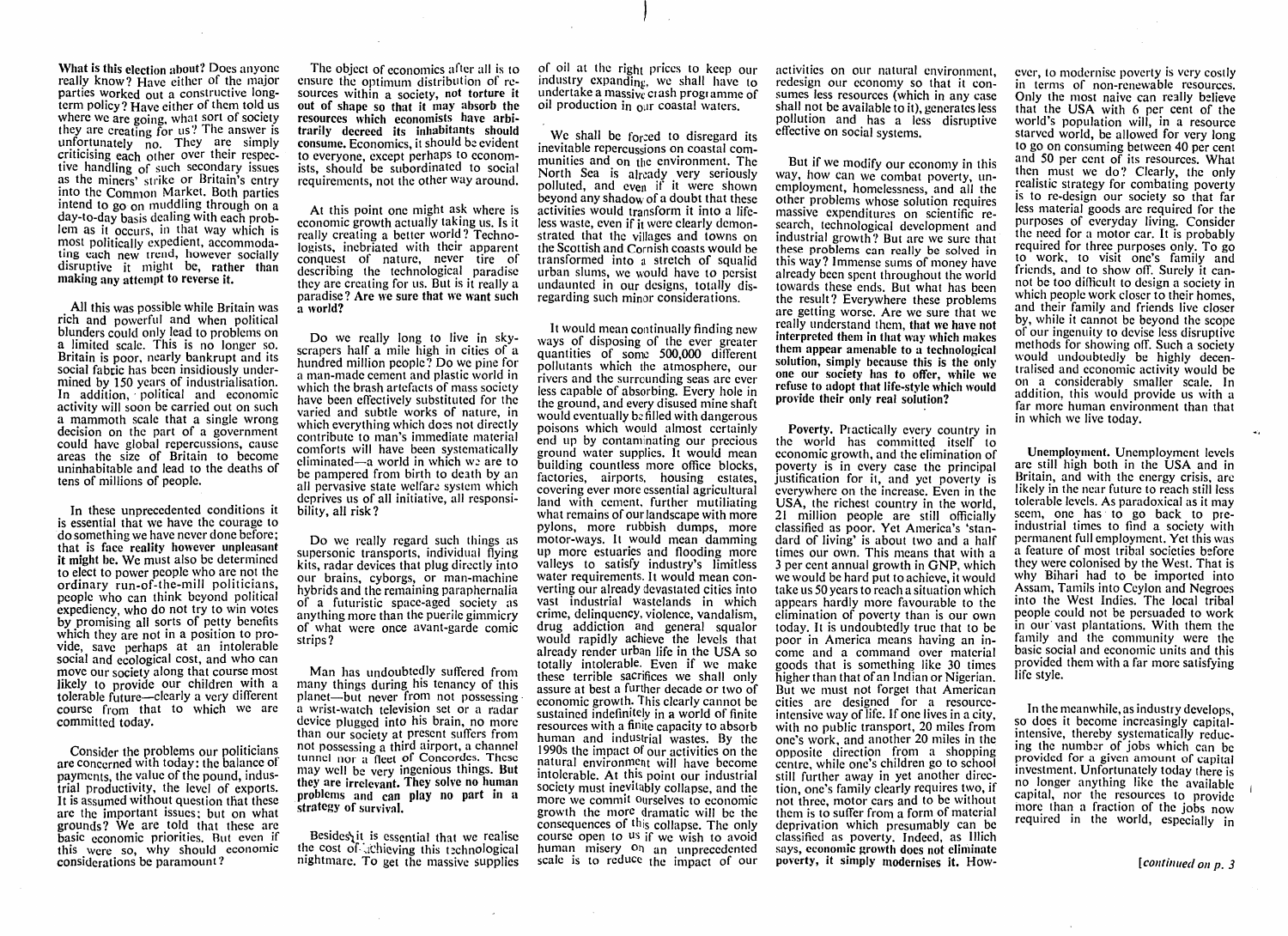

*'PEOPLE' Candidate for EYE 1974*

## *VOTE for GOLDSMITH*

Edward Goldsmith is the son of the late Major Frank Goldsmith, O.B.E., T.D., who served with the Loyal Suffolk Hussars from 1904-22, and was Conservative M.P. for the Stowmarket Division of Suffolk from 1910-18.

Your candidate was born in Paris in 1928, was educated at Magdalen College, Oxford, 1947-50, and served as an officer in the Intelligence Corps 1953-55.

He has devoted most of his time to the study of human societies (both primitive and advanced), as well as ecology and cybernetics.

In 1969 he founded the **Eco/ogist,** a monthly magazine of which he is publisher and **editor.**

He is author of an, as yet unpublished, manu script entitled "The Theory of a Unified Science". He edited and partly wrote "Can Britain Survive?" in 1971 and was co-author of the now-famous "A Blueprint for Survival" in 1972. He is at present involved in working out a sequel to this document to be entitled "A Culturalist Manifesto".

His headquarters for the election will be at The Crown, Framlingham (Telephone 723521).